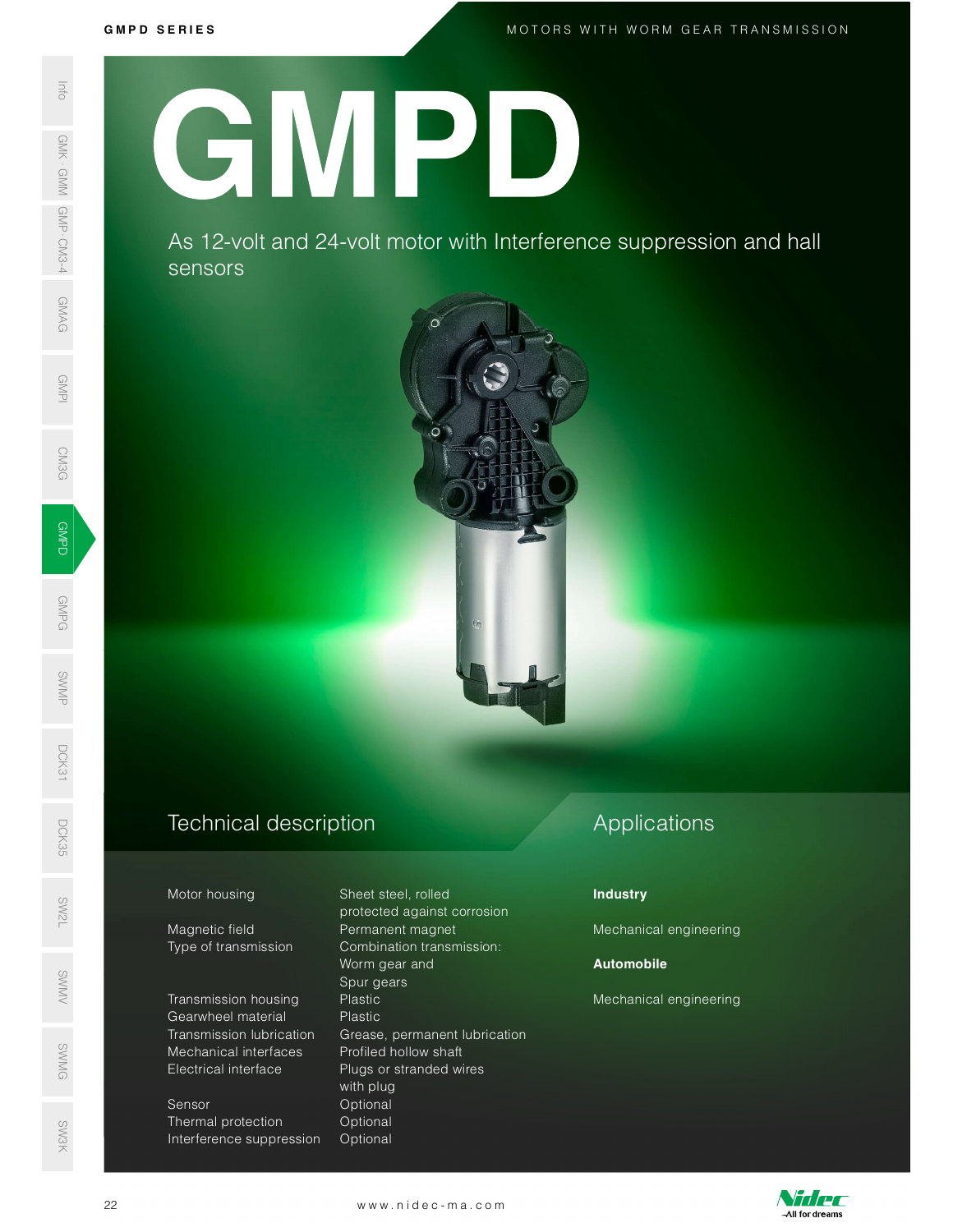





Image shows the transmission design on the right

# Product matrix



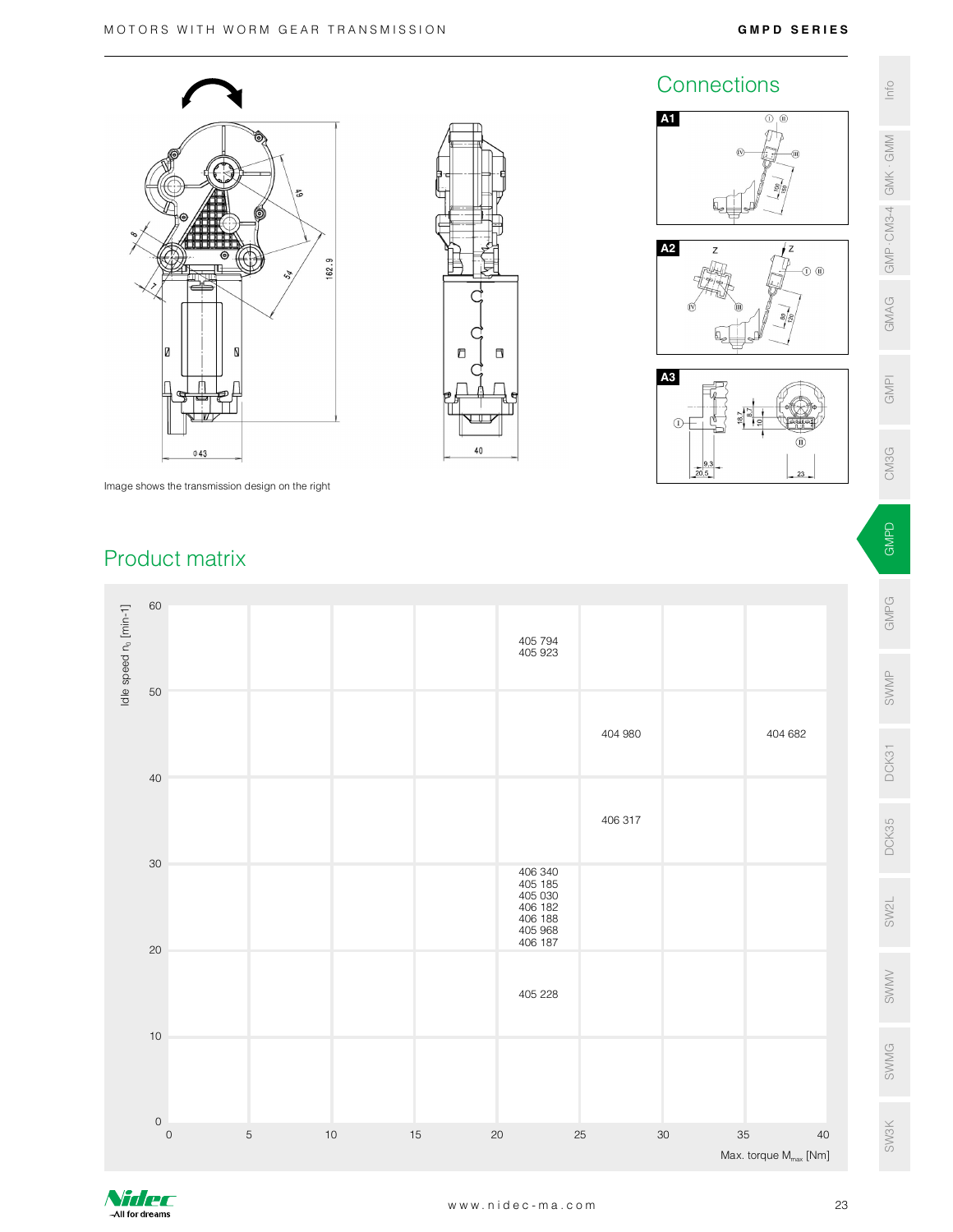# **Overview**

| ı |  |
|---|--|
| í |  |
|   |  |

|                                                                                                                                                     | Overview                               |                                      |               |                                                                                                                                                                                                                                                                                                                                                                                                                                                    |                                  |                                                                                                                                      |                                                                |                                                      |                   |                                                                                                                                                                         |                                           |                                                                                                                                                              |                                                                                                                                                                                                                                               |                                  |                                  |                                                                                                                                                                        |
|-----------------------------------------------------------------------------------------------------------------------------------------------------|----------------------------------------|--------------------------------------|---------------|----------------------------------------------------------------------------------------------------------------------------------------------------------------------------------------------------------------------------------------------------------------------------------------------------------------------------------------------------------------------------------------------------------------------------------------------------|----------------------------------|--------------------------------------------------------------------------------------------------------------------------------------|----------------------------------------------------------------|------------------------------------------------------|-------------------|-------------------------------------------------------------------------------------------------------------------------------------------------------------------------|-------------------------------------------|--------------------------------------------------------------------------------------------------------------------------------------------------------------|-----------------------------------------------------------------------------------------------------------------------------------------------------------------------------------------------------------------------------------------------|----------------------------------|----------------------------------|------------------------------------------------------------------------------------------------------------------------------------------------------------------------|
|                                                                                                                                                     | Nominal<br>voltage                     | Max.<br>torque                       | ldle<br>speed | Nominal<br>power                                                                                                                                                                                                                                                                                                                                                                                                                                   | Nominal<br>current               | No-load<br>current                                                                                                                   | Max.<br>current                                                | Hall<br>sensors                                      | Gear<br>reduction | Gearwheel<br>material                                                                                                                                                   | Thermal<br>switch                         | Interfer-<br>ence sup-<br>pression                                                                                                                           | Gear<br>housing                                                                                                                                                                                                                               | Character-<br>istic curve        | Shaft                            | Electrical<br>connection                                                                                                                                               |
| <b>Type</b>                                                                                                                                         | $\vee$                                 | <b>Nm</b>                            | $min-1$       | W                                                                                                                                                                                                                                                                                                                                                                                                                                                  | A                                | A                                                                                                                                    | $\mathsf{A}$                                                   | N/1/2                                                | XX:X              | D/M                                                                                                                                                                     | Y/N                                       | Y/N                                                                                                                                                          | lh/rh                                                                                                                                                                                                                                         | K                                | W                                | $\mathsf{A}$                                                                                                                                                           |
| 404 682<br>404 980                                                                                                                                  | 24,0                                   | 40,0                                 | 43,0          | 113,0                                                                                                                                                                                                                                                                                                                                                                                                                                              | 4,7                              | 3,0                                                                                                                                  | 17,5                                                           | $\mathsf{N}$                                         | 210:1<br>210:1    | K<br>$\sf K$                                                                                                                                                            | $\mathsf{N}$<br>$\mathsf N$               | Y<br>Y                                                                                                                                                       | $\hspace{0.05cm} \ldots$                                                                                                                                                                                                                      | K1<br>K <sub>6</sub>             | W1<br>W <sub>1</sub>             | A <sub>1</sub>                                                                                                                                                         |
| 405 030                                                                                                                                             | 12,0<br>12,0                           | 28,6<br>25,0                         | 45,0<br>22,0  | 91,6<br>42,3                                                                                                                                                                                                                                                                                                                                                                                                                                       | 8,3<br>3,3                       | 4,0<br>2,0                                                                                                                           | 35,7<br>11,0                                                   | $\mathsf{N}$<br>$\mathbf{1}$                         | 155:1             | K                                                                                                                                                                       | Y                                         | Y                                                                                                                                                            | $\hspace{0.05cm} \ldots$<br>$\hspace{0.02in} \hspace{0.02in} \hspace{0.02in} \hspace{0.02in} \hspace{0.02in} \hspace{0.02in} \hspace{0.02in} \hspace{0.02in} \hspace{0.02in} \hspace{0.02in} \hspace{0.02in} \hspace{0.02in} \hspace{0.02in}$ | K7                               | W <sub>2</sub>                   | A <sub>3</sub><br>A <sub>3</sub>                                                                                                                                       |
| 405 228                                                                                                                                             | 24,0                                   | 21,0                                 | 19,0          | 44,6                                                                                                                                                                                                                                                                                                                                                                                                                                               | 1,9                              | 1,2                                                                                                                                  | 6,0                                                            | $\mathsf{N}$                                         | 246:1             | Κ                                                                                                                                                                       | Y                                         | Y                                                                                                                                                            | $\cdots$                                                                                                                                                                                                                                      | K <sub>3</sub>                   | W <sub>1</sub>                   | A <sub>2</sub>                                                                                                                                                         |
| 405 794                                                                                                                                             | 24,0                                   | 21,0                                 | 52,0          | 37,1                                                                                                                                                                                                                                                                                                                                                                                                                                               | 1,5                              | 1,5                                                                                                                                  | 10,0                                                           | $\overline{c}$                                       | 87:1              | K                                                                                                                                                                       | $\mathsf{N}$                              | Y                                                                                                                                                            | $-\, -\, -$                                                                                                                                                                                                                                   | K4                               | W1                               | A <sub>3</sub>                                                                                                                                                         |
| 405 923<br>405 968                                                                                                                                  | 24,0<br>12,0                           | 21,0<br>23,0                         | 52,0<br>24,0  | 37,1<br>40,4                                                                                                                                                                                                                                                                                                                                                                                                                                       | 1,5<br>3,4                       | 1,5<br>3,0                                                                                                                           | 10,0<br>12,3                                                   | $\overline{c}$<br>N                                  | 87:1<br>210:1     | M<br>$\sf K$                                                                                                                                                            | $\mathsf{N}$<br>Y                         | Y<br>Y                                                                                                                                                       | $\hspace{1.5cm} \ldots$<br>$\hspace{0.02in} -\hspace{0.02in} -\hspace{0.02in}$                                                                                                                                                                | K4<br>K8                         | W <sub>1</sub><br>W <sub>2</sub> | A <sub>3</sub><br>A <sub>3</sub>                                                                                                                                       |
| 406 182                                                                                                                                             | 12,0                                   | 21,5                                 | 23,0          | 42,8                                                                                                                                                                                                                                                                                                                                                                                                                                               | 3,3                              | 3,0                                                                                                                                  | 11,9                                                           | $\mathbf{1}$                                         | 210:1             | $\sf K$                                                                                                                                                                 | Y                                         | Y                                                                                                                                                            | $---$                                                                                                                                                                                                                                         | K <sub>8</sub>                   | W <sub>1</sub>                   | A <sub>3</sub>                                                                                                                                                         |
| 406 185                                                                                                                                             | 12,0                                   | 21,5                                 | 23,0          | 88,2                                                                                                                                                                                                                                                                                                                                                                                                                                               | 6,8                              | 3,0                                                                                                                                  | 29,4                                                           | $\overline{1}$                                       | 210:1             | К                                                                                                                                                                       | Y                                         | Υ                                                                                                                                                            | $\cdots$                                                                                                                                                                                                                                      | K <sub>5</sub>                   | W <sub>1</sub>                   | A <sub>3</sub>                                                                                                                                                         |
| 406 187<br>406 188                                                                                                                                  | 12,0<br>12,0                           | 21,5<br>23,0                         | 23,0<br>24,0  | 42,8<br>45,0                                                                                                                                                                                                                                                                                                                                                                                                                                       | 3,3<br>3,8                       | 3,0<br>3,0                                                                                                                           | 11,9<br>14,0                                                   | $\mathbf{1}$<br>$\mathbf{1}$                         | 210:1<br>210:1    | Κ<br>Κ                                                                                                                                                                  | Y<br>Y                                    | Υ<br>Υ                                                                                                                                                       | $-\, -$<br>$---$                                                                                                                                                                                                                              | K <sub>8</sub><br>K <sub>9</sub> | W <sub>1</sub><br>W <sub>1</sub> | A <sub>3</sub><br>A <sub>3</sub>                                                                                                                                       |
| 406 317                                                                                                                                             | 24,0                                   | 26,0                                 | 37,0          | 96,0                                                                                                                                                                                                                                                                                                                                                                                                                                               | 4,0                              | 2,0                                                                                                                                  | 14,0                                                           | $\mathsf{N}$                                         | 157,5:1           | Κ                                                                                                                                                                       | $\mathsf N$                               | Y                                                                                                                                                            | $\cdots$                                                                                                                                                                                                                                      | K10                              | W <sub>1</sub>                   | A1                                                                                                                                                                     |
| 406 340                                                                                                                                             | 24,0                                   | 22,0                                 | 23,0          | 36,3                                                                                                                                                                                                                                                                                                                                                                                                                                               | 1,3                              | 1,0                                                                                                                                  | 5,3                                                            | $\mathsf{N}$                                         | 210:1             | Κ                                                                                                                                                                       | Y                                         | Y                                                                                                                                                            | $\overline{\phantom{a}}$                                                                                                                                                                                                                      | K <sub>2</sub>                   | W <sub>1</sub>                   | A <sub>1</sub>                                                                                                                                                         |
| 15<br>10<br>I(A)<br>5<br>$\mathbf 0$<br>$\mathbf 0$<br>K4<br>90<br>80<br>70<br>60<br>50<br>40<br>30<br>20<br>10<br>$\mathbf 0$<br>$\mathbf 0$<br>K7 | 5<br>N (rpm)<br>I(A)<br>$\overline{4}$ | 14<br>$\overline{9}$<br>13<br>$\bf8$ | 18<br>17      | 6<br>$\overline{a}$<br>$\overline{a}$<br>$\mathbf{o}$<br>$23$ (Nm)<br>18<br>16<br>14<br>12<br>$10 \leq$<br>6<br>$\overline{a}$<br>$\overline{2}$<br>$\mathbf{o}$<br>$21$ (Nm)                                                                                                                                                                                                                                                                      | K <sub>5</sub><br>K <sub>8</sub> | 15<br>10<br>5<br>$\mathbf 0$<br>$\mathbf{0}$<br>45<br>40<br>35<br>30<br>$E = 25$<br>20<br>15<br>10<br>5<br>$\pmb{0}$<br>$\mathbf{0}$ | I(A)<br>$\overline{4}$<br>N (rpm)<br>$(A)$ I<br>$\overline{a}$ | 13<br>$\overline{9}$<br>${\bf 13}$<br>$\overline{9}$ | 18<br>$17\,$      | 3<br>$\overline{2}$<br>$\mathbf{1}$<br>$\mathbf 0$<br>22 (Nm)<br>45<br>40<br>35<br>30<br>25 $\mathfrak{S}$<br>$20\,$<br>15<br>${\bf 10}$<br>5<br>$\mathbf 0$<br>22 (Nm) | K <sub>6</sub><br>$\overline{5}$ 25<br>K9 | 6<br>$\overline{4}$<br>$\overline{2}$<br>$\mathbf{o}$<br>$\mathbf 0$<br>45<br>40<br>35<br>N (rpm)<br>30<br>20<br>15<br>10<br>5<br>$\mathbf 0$<br>$\mathbf 0$ | I(A)<br>$\overline{4}$<br>8<br>I(A)<br>$\mathbf 6$<br>11                                                                                                                                                                                      | 13<br>$17$                       | 17<br>23                         | 3<br>$\overline{\mathbf{2}}$<br>$\mathbf 1$<br>$\mathbf 0$<br>$21$ (Nm)<br>45<br>40<br>35<br>30<br>25 $\mathfrak{S}$<br>20<br>15<br>10<br>5<br>$\mathbf{o}$<br>29 (Nm) |
| 45<br>40<br>35<br>30<br>$E$ 25<br>20<br>15<br>10<br>5<br>$\mathbf 0$<br>$\pmb{0}$<br>K10<br>$\bf 45$<br>40<br>35<br>30<br>$\bf 25$                  | N (rpm)<br>I(A)<br>5                   | 10<br>15                             | 20            | 18<br>16<br>14<br>12<br>10 $\mathfrak{S}$<br>6<br>$\overline{a}$<br>$\overline{2}$<br>$\mathbf 0$<br>$25$ (Nm)<br>12                                                                                                                                                                                                                                                                                                                               |                                  | 45<br>40<br>35<br>30<br>$\widehat{\mathsf{E}}$ 25<br>N (rpm)<br>20<br>15<br>10<br>I(A)<br>5<br>$\mathbf 0$<br>$\mathbf{o}$           | $\overline{4}$                                                 | $\overline{9}$<br>13                                 | $17$              | 18<br>${\bf 16}$<br>14<br>${\bf 12}$<br>10 $\leq$<br>8<br>6<br>$\overline{a}$<br>$\overline{2}$<br>$\mathbf{o}$<br>22 (Nm)                                              | $\widehat{a}$ 25                          | 45<br>40<br>35<br>30<br>N (rpm)<br>20<br>15<br>10<br>$\mathbb{I}\left( \mathbb{A}\right)$<br>5<br>$\mathbf 0$<br>$\mathbf 0$                                 | 5<br>9                                                                                                                                                                                                                                        | 14                               | 18                               | 18<br>16<br>14<br>12<br>$10 \leq$<br>8<br>6<br>$\overline{a}$<br>$\overline{2}$<br>$\mathbf 0$<br>$23$ (Nm)                                                            |
| $\overline{20}$<br>$15\,$<br>$10\,$<br>$^{\rm o}$<br>24                                                                                             | 5,2                                    | 10,4<br>15,6                         | 20,8          | $\mathbf{2}% =\mathbf{2}+\mathbf{2}+\mathbf{3}+\mathbf{5}+\mathbf{5}+\mathbf{5}+\mathbf{6}+\mathbf{6}+\mathbf{5}+\mathbf{5}+\mathbf{6}+\mathbf{5}+\mathbf{6}+\mathbf{6}+\mathbf{5}+\mathbf{5}+\mathbf{6}+\mathbf{5}+\mathbf{6}+\mathbf{6}+\mathbf{5}+\mathbf{6}+\mathbf{6}+\mathbf{5}+\mathbf{6}+\mathbf{6}+\mathbf{6}+\mathbf{6}+\mathbf{6}+\mathbf{6}+\mathbf{6}+\mathbf{6}+\mathbf{6}+\mathbf{6}+\mathbf{6}+\mathbf$<br>$\Omega$<br>$26,0$ (Nm) |                                  | www.nidec-ma.com                                                                                                                     |                                                                |                                                      |                   |                                                                                                                                                                         |                                           |                                                                                                                                                              |                                                                                                                                                                                                                                               |                                  |                                  | Nidec<br>-All for dreams                                                                                                                                               |

# Characteristic curves